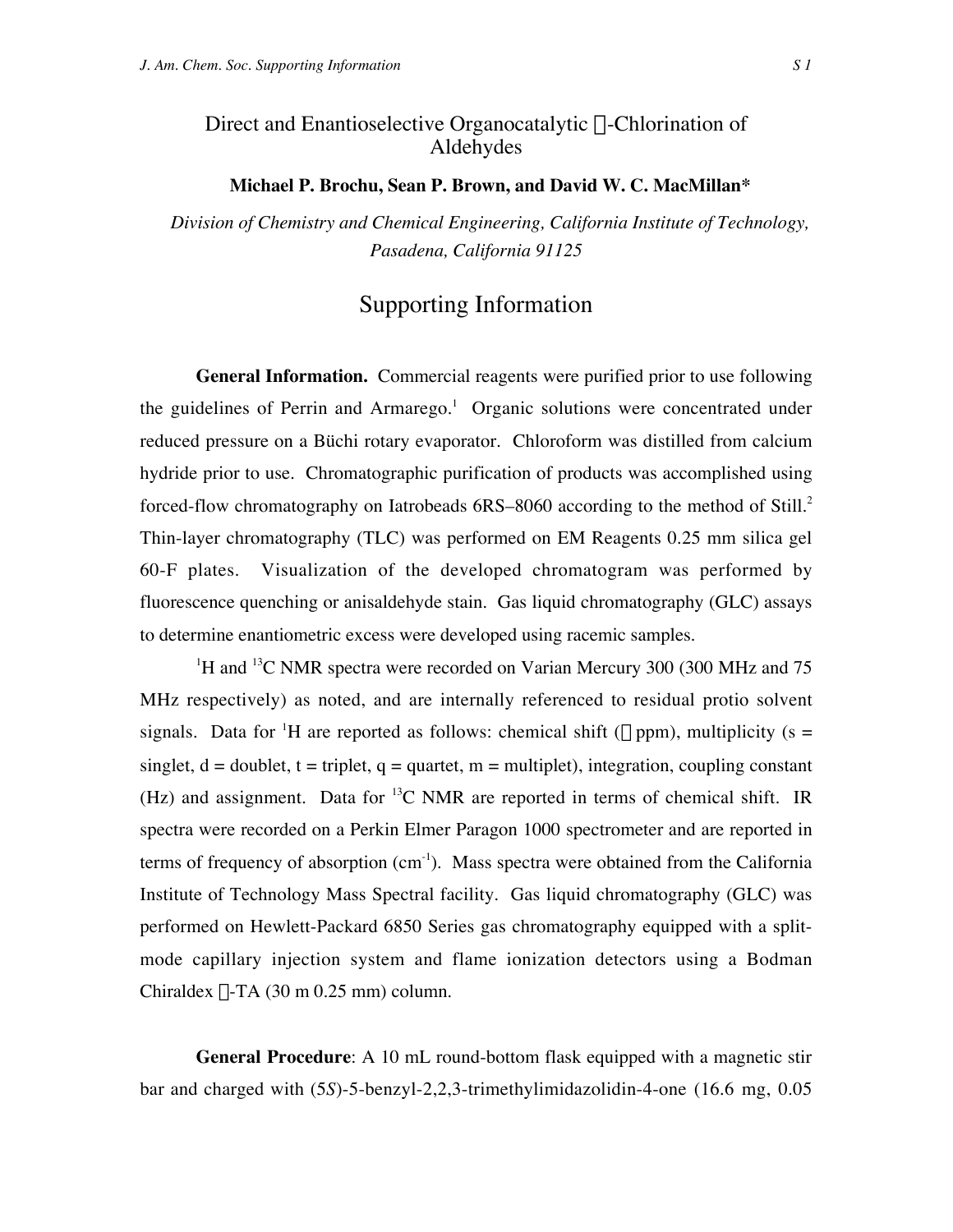mmol) and acetone (2 mL) is allowed to cool to  $-30$  °C for five minutes prior to addition of 2,3,4,5,6,6-hexachloro-2,4-cyclohexadien-1-one (361 mg, 1.2 mmol). The aldehyde substrate (1 mmol) was added to the yellow homogenous solution. The resulting mixture was stirred at –30 °C until the reaction is determined to be complete by GLC, upon which time the mixture is a pale yellow heterogeneous solution. The reaction was then eluted with Et<sub>2</sub>O and passed through Iatrobeads  $(8 \text{ g})$ , and the resulting organics were carefully concentrated *in vacuo* (using an ice bath). The resulting residue was purified by Iatrobeads chromatography (solvents noted) and organics carefully concentrated *in vacuo* with an ice bath to provide the title compounds. The enantioselectivity was determined by chiral GLC analysis.

**5-Methoxymethoxy-pentanal:** To a flask containing 1,5-pentanediol (34 mL, 330 mmol) and NEt<sub>3</sub> (13.7 mL, 99 mmol) in CH<sub>2</sub>Cl<sub>2</sub> (150 mL) was slowly added chloromethyl methyl ether (5.0 ml, 65.8 mmol) at 0  $^{\circ}$ C. The solution was allowed to warm to room temperature and stirred for 4 hours. The reaction was then treated with saturated aqueous NH<sub>4</sub>Cl, extracted with CH<sub>2</sub>Cl<sub>2</sub> (2  $\times$  100 mL), dried over Na<sub>2</sub>SO<sub>4</sub>, and concentrated. Iodobenzene diacetate (8.4 g, 26.2 mmol) was then added to a solution of the crude product (3.5 g, 24 mmol) and TEMPO (0.37 g, 2.4 mmol) in CH<sub>2</sub>Cl<sub>2</sub> (50 mL).<sup>3</sup> The reaction was stirred for 12 hours and then diluted with  $CH_2Cl_2$  (250 mL). The mixture was washed with a saturated aqueous solution of  $Na<sub>2</sub>S<sub>2</sub>O<sub>3</sub>$  (150 mL) and extracted with CH<sub>2</sub>Cl<sub>2</sub> (2  $\times$  100 mL). The combined organics were washed with saturated aqueous NaHCO<sub>3</sub> (150 mL), dried over NaSO<sub>4</sub>, and concentrated *in vacuo*. The resulting residue is purified by silica gel chromatography  $(40\% \text{ Et}, O/\text{pentane})$  and the organics carefully concentrated *in vacuo* with an ice bath to provide the title compound. IR (film) 2941, 2871, 2720, 1725, 1454, 1383, 1353, 1262, 1201, 1138, 1122, 1078, 1035, 991.9, 905.0, 868.3, 814.2 cm<sup>-1</sup>; <sup>1</sup>H NMR (300 MHz, CDCl<sub>3</sub>) δ 9.74 (t, 1H, *J* = 1.5 Hz, CHO), 4.58 (s, 2H, CH<sub>2</sub>OMe), 3.51 (t, 2H,  $J = 6.5$  Hz, CH<sub>2</sub>CH<sub>2</sub>O), 3.33 (s, 3H, CH<sub>3</sub>), 2.46 (td, *J*  $= 1.5, 7.3$  Hz, 2H), 1.76- 1.54 (m, 4H, (CH<sub>2</sub>),CH<sub>2</sub>CHO); <sup>13</sup>C NMR (75 MHz, CDCl<sub>3</sub>)  $\delta$ 202.3, 96.4, 67.1, 55.1, 43.5, 29.1, 18.9; HRMS (CI) exact mass calculated for  $(C_7H_{13}O_3)$ requires *m*-1*/z* 145.0865, found *m*-1*/z* 145.0862.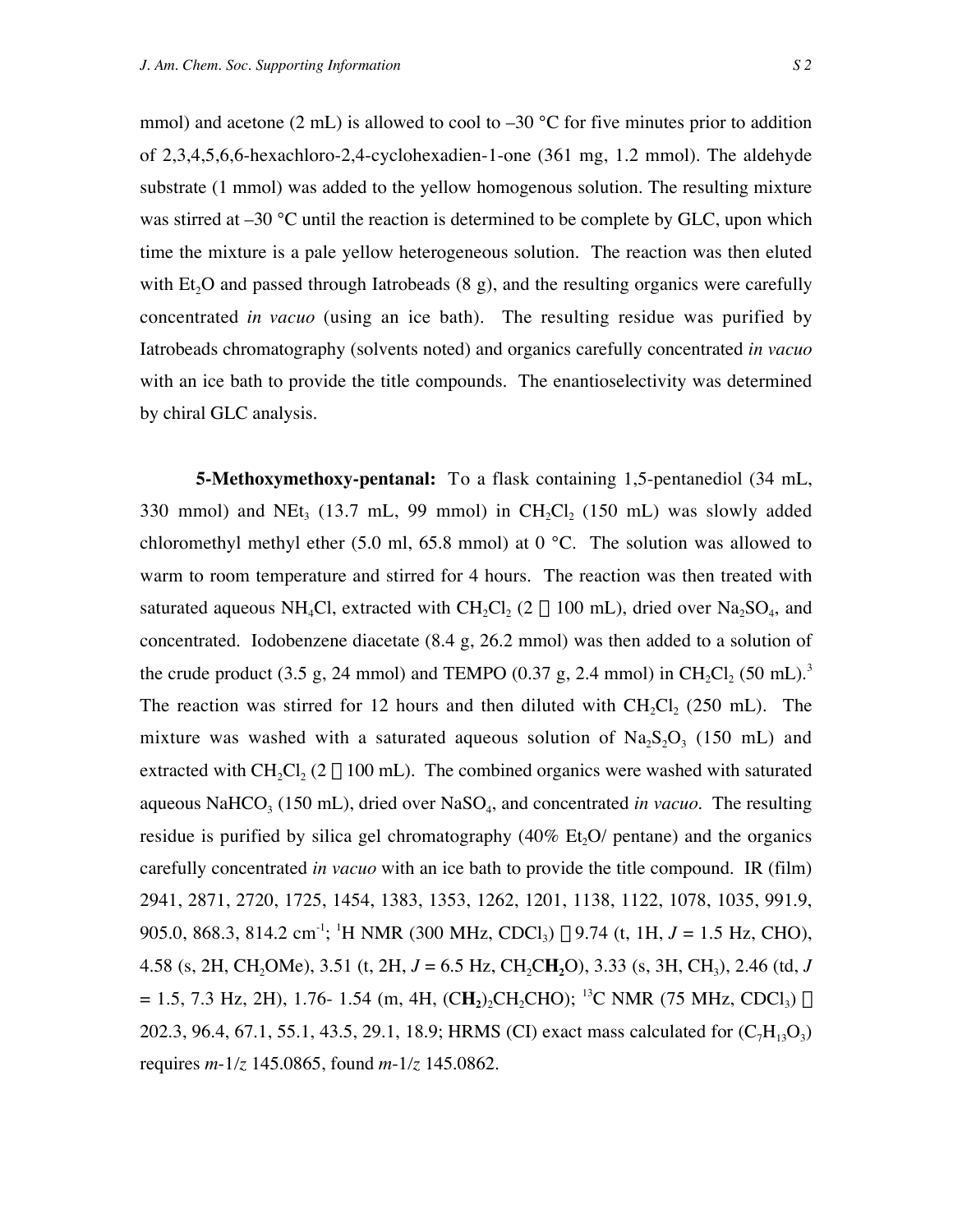**(***S***)-2-Chloro-octanal (Table 3, entry 1):** Prepared according to the general procedure from octylaldehyde (156  $\mu$ L, 1.00 mmol) for 6 h to provide the title compound as a colorless oil (115.2 mg, 71% yield, 92% ee) after Iatrobeads chromatography (2.5% Et<sub>2</sub>O/ pentane). IR (film) 3385, 2957, 2927, 2858, 1458, 1400, 1378, 1343, 1138, 1102, 1069, 879.9 cm<sup>-1</sup>; <sup>1</sup>H NMR (300 MHz, CDCl<sub>3</sub>) δ 9.52 (d, 1H, *J* = 2.7 Hz CHO), 4.19 (ddd, 1H, *J* = 2.7, 5.6, 8.2 Hz, CHCl), 2.06- 1.95 (m, 1H, ClCC**H**2), 1.90- 1.79 (m, 1H, ClCC**H**<sub>2</sub>), 1.62- 1.26 (m, 8H, (C**H**<sub>2</sub>)<sub>4</sub>CH<sub>3</sub>), 0.92 (t,  $J = 6.9$  Hz, 3H, C**H**<sub>3</sub>); <sup>13</sup>C NMR (75) MHz, CDCl<sub>3</sub>) δ 195.4, 64.0, 32.1, 31.5, 28.6, 25.5, 22.5, 14.0; HRMS (CI) exact mass calculated for (C<sub>8</sub>H<sub>15</sub>ClO) requires  $m/z$  162.0811, found  $m/z$  167.0812.  $[\alpha]_D = -35.47$  (c  $= 1.0$ , CHCl<sub>3</sub>). The enantiomeric ratio was determined by GLC using a Bodman Chiraldex  $\Gamma$ -TA (30 m x 0.25 mm) column (50 °C isotherm, 1 mL/min); (*R*) isomer t<sub>r</sub> = 75.5 min and (*S*) isomer  $t_r = 81.4$  min.

**(***S***)-2-Chloro-7-octenal (Table 3, entry 2):** Prepared according to the general procedure from oct-7-enal (126 mg, 1.00 mmol) for 8 h to provide title compound as a colorless oil (114 mg, 76% yield, 92% ee) after Iatrobeads chromatography (2% Et,O/ pentane). IR (film) 3853, 3676, 3406, 2970, 2928, 2855, 2357, 2325, 1279, 1102, 1076, 905.2 cm<sup>-1</sup>; <sup>1</sup>H NMR (300 MHz, CDCl<sub>3</sub>) δ 9.45 (d, 1H, *J* = 2.2 Hz, CHO), 5.83-5.69 (m, 1H, CH2C**H**=CH2), 4.97 (dd, 2H, *J* = 1.7, 10.1 Hz, CH=C**H2**), 4.13 (ddd, 1H, *J* = 2.2, 6.7, 7.1 Hz, CHCl), 2.09-1.99 (m, 2H, CH<sub>2</sub>CH=CH<sub>2</sub>), 2.02-1.93 (m, 1H, ClCCH<sub>2</sub>), 1.88-1.76  $(m, 1H, CICCH_2)$  1.62-1.38  $(m, 4H, CH_2, CH_2)$ ; <sup>13</sup>C NMR (75 MHz, CDCl<sub>3</sub>)  $\delta$ 195.5, 138.4, 115.1, 64.1, 33.5, 32.1, 28.4, 25.2; HRMS (CI) exact mass calculated for  $(C_8H_{13}ClO)$  requires  $m/z$  [M-Cl] =127.0759, found  $m/z$  127.0759.  $[\alpha]_D = -40.59$  (c = 1.0,  $CHCl<sub>3</sub>$ ). The enantiomeric ratio was determined by GLC using a Bodman Chiraldex  $\Gamma$ -TA (30 m x 0.25 mm) column (50 °C isotherm, 1 mL/min); (R) isomer t<sub>r</sub> = 89.3 min and (*S*) isomer  $t_r = 91.4$  min.

**(***S***)-Chloro-cyclohexyl-acetaldehyde (Table 3, entry 3):** Prepared according to the general procedure from cyclohexyl-acetaldehyde<sup>3</sup> (138  $\mu$ L, 1.00 mmol) for 8 h to provide the title compound as a colorless oil (139.8 mg, 87% yield, 94% ee) after Iatrobeads chromatography  $(2.5\% \text{ Et}, O/\text{pentane})$ . IR (film) 3374, 2930, 2855, 1451,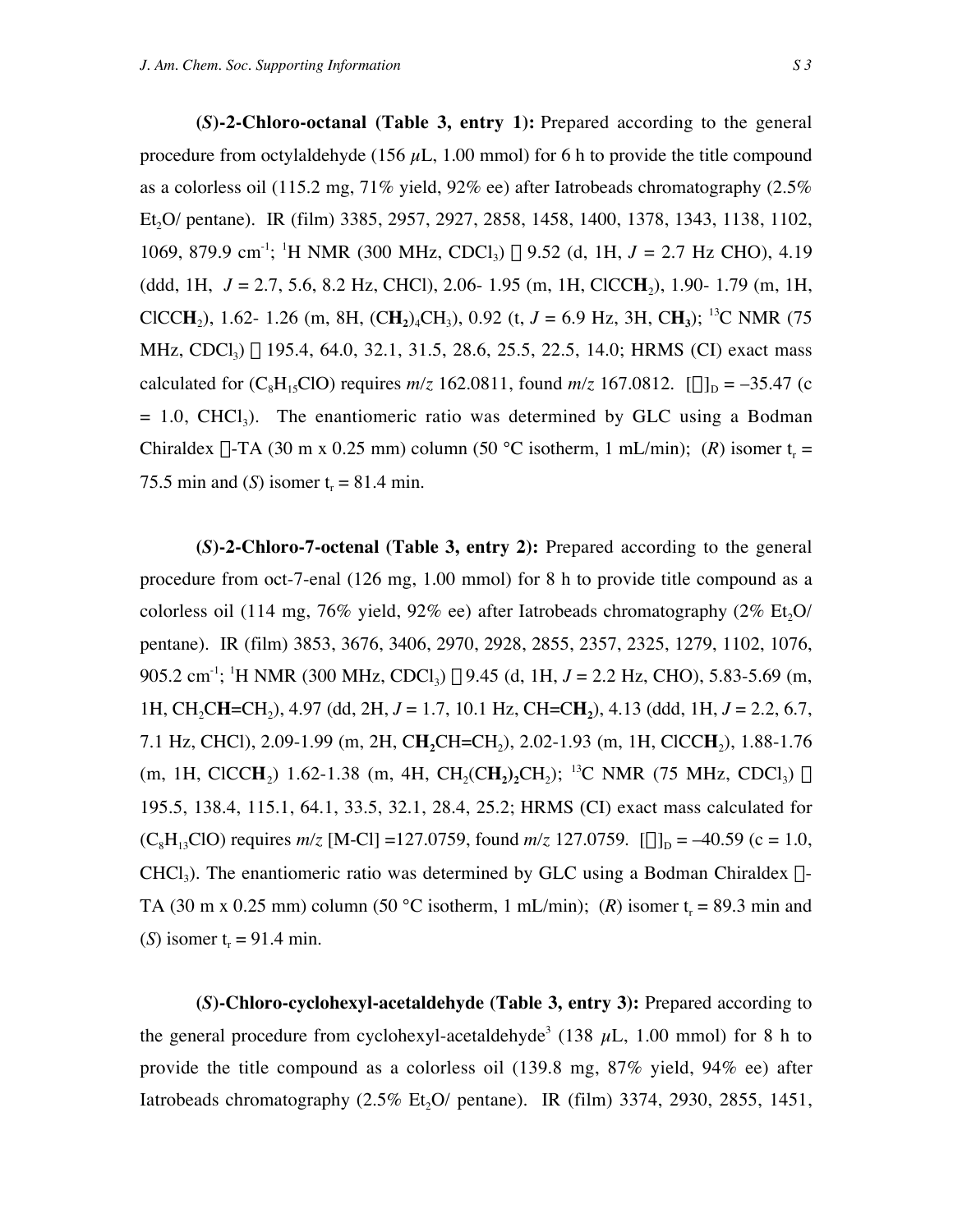1378, 1112, 1080, 890.3, 733.0 cm<sup>-1</sup>; <sup>1</sup>H NMR (300 MHz, CDCl<sub>3</sub>) δ 9.50 (d, 1H, *J* = 3.5 Hz, CHO), 4.00 (dd, 1H, *J* = 3.5, 6.4 Hz, CHCl), 2.07- 1.92 (m, 1H, ClCC**H**), 1.90- 1.66  $(m, 4H), 1.43-1.11$   $(m, 6H);$  <sup>13</sup>C NMR (75 MHz, CDCl<sub>3</sub>)  $\delta$  195.8, 69.4, 40.2, 29.7, 28.3, 25.9, 25.8, 25.6; HRMS (CI) exact mass calculated for  $(C_7H_1C)$  requires  $m/z$  131.0628, found  $m/z$  131.0626.  $[\alpha]_D = -6.01$  (c = 1.0, CHCl<sub>3</sub>). The enantiomeric ratio was determined by GLC using a Bodman Chiraldex  $\Gamma$ -TA (30 m x 0.25 mm) column (60 °C isotherm, 1 mL/min); (*R*) isomer t<sub>r</sub> = 101.3 min and (*S*) isomer t<sub>r</sub> = 111.0 min.

 $(S)$ -Chloro-tricyclo<sup>[3.3.1.1<sup>0,0</sup>]dec-1-yl-acetaldehyde (Table 3, entry 4):</sup> Prepared according to the general procedure from tricyclo[3.3.1.1<sup>0,0</sup>]dec-1-ylacetaldehyde<sup>4</sup> (174  $\mu$ L, 1.00 mmol) at  $-40$  °C using (5*S*)-5-benzyl-2,2,3trimethylimidazolidin-4-one (66.4 mg, 0.2 mmol) for 24 h to provide the title compound as a colorless oil (136.5 mg, 85% yield, 95% ee). The excess 2,3,4,5,6,6-hexachloro-2,4 cyclohexadien-1-one was consumed by addition of propionaldehyde (29  $\mu$ L, 0.40 mmol). The reaction was quenched by filtration through Iatrobeads  $(8 \text{ g})$  eluting with Et<sub>2</sub>O and concentrated *in vacuo*. The resulting residue was purified by Iatrobeads chromatography (2.5% Et<sub>2</sub>O/ pentane). IR (film) 2905, 2851, 1730, 1456, 1345, 1106, 1064, 1004, 976.2, 762.9 cm-1; 1 H NMR (300 MHz, CDCl3) d 9.52 (d, 1H, *J* = 4.8 Hz, CHO), 3.70 (d, 1H, *J*  $= 4.8$  Hz, CHCl), 2.10- 2.02 (m, 3H), 1.81-1.63 (m, 12H); <sup>13</sup>C NMR (75 MHz, CDCl<sub>3</sub>)  $\delta$ 195.7, 73.8, 38.8, 37.1, 36.5, 28.0; HRMS (CI) exact mass calculated for  $(C_{12}H_{17}ClO)$ requires  $m/z$  212.0968, found  $m/z$  212.0970.  $[\alpha]_D = +30.02$  (c = 1.0, CHCl<sub>3</sub>). Reduction of the title compound to the corresponding alcohol and cyclization with aqueous 50% KOH provided the epoxide 2-tricyclo[3.3.1.1 $^{0,0}$ ]dec-1-yl-oxirane which matched literature data.<sup>5</sup> The enantiomeric ratio of the epoxide was determined by GLC using a Bodman Chiraldex  $\Gamma$ -TA (30 m x 0.25 mm) column (100 °C isotherm, 1 mL/min); (S) isomer t<sub>r</sub> = 49.3 min and  $(R)$  isomer  $t = 51.6$  min.

**(***S***)-2-Chloro-hydrocinnamaldehyde (Table 3, entry 5):** Prepared according to the general procedure from hydrocinnamaldehyde (62 mg,  $0.50$  mmol) in  $d<sub>6</sub>$ -acetone for 6 h. To reaction flask was added benzyl methyl ether (61 mg, 0.50 mmol). The title compound was provided (92% NMR yield, 92% ee) then isolated as a colorless oil (80%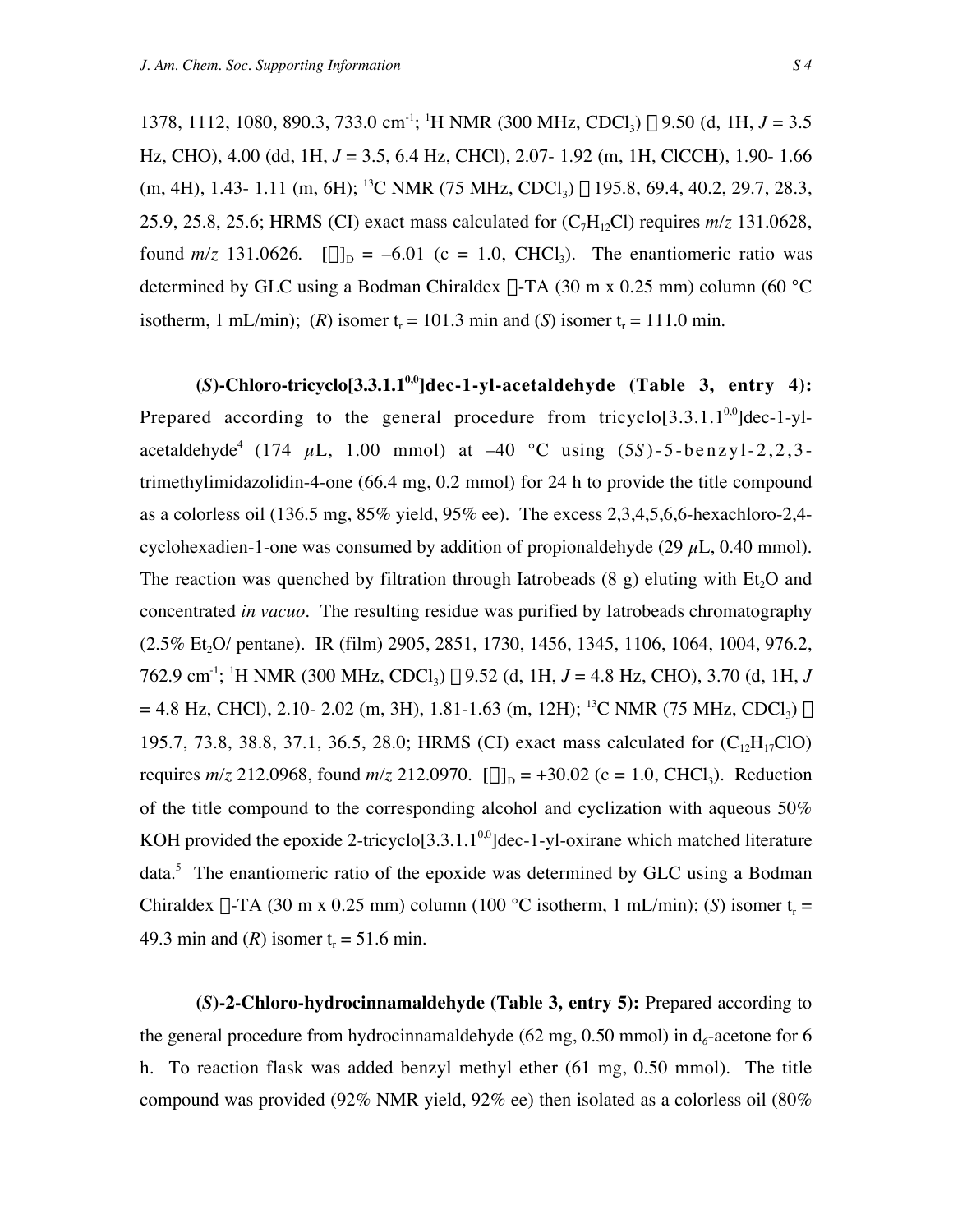ee) after Iatrobeads chromatography  $(2\%$  Et<sub>1</sub>O/ pentane). The title compound was identical in all respects to the known literature compound with regards to NMR and HRMS data.<sup>6</sup> IR (film) 3511, 2360, 2341, 1717, 1653, 1540, 1417, 1377, 1277, 1191, 1111, 767.7, 701.6 cm<sup>-1</sup>;  $[\alpha]_D = -8.84$  (c = 1.0, CHCl<sub>3</sub>). The enantiomeric ratio was determined by GLC using a Bodman Chiraldex  $\Gamma$ -TA (30 m x 0.25 mm) column (60 °C isotherm, 1 mL/min); (*R*) isomer t<sub>r</sub> = 234.3 min and (*S*) isomer t<sub>r</sub> = 245.4 min.

**(***S***)-2-Chloro-5-methoxymethoxy-pentanal (Table 3, entry 6):** Prepared according to the general procedure from 5-methoxymethoxy-pentanal (170  $\mu$ L, 1.00) mmol) at  $-40$  °C for 12 h to provide the title compound as a colorless oil (139.8 mg, 94%) yield, 93% ee) after Iatrobeads chromatography  $(40\% \text{ Et}$ , $O/$  pentane). IR (film) 3401, 2932, 2885, 2826, 1736, 1445, 1386, 1346, 1149, 1110, 1040, 919.5, 775.0 cm<sup>-1</sup>; <sup>1</sup>H NMR (300 MHz, CDCl<sub>3</sub>)  $\delta$  9.53 (d, 1H, *J* = 2.1 Hz, CHO), 4.62 (s, 2H, CH<sub>2</sub>OMe), 4.26 (ddd, 1H,  $J = 2.1$ , 5.1, 8.5 Hz, CHCl), 3.59 (t, 2H,  $J = 5.8$  Hz, CH<sub>2</sub>CH<sub>2</sub>O), 3.37 (s, 3H, CH<sub>3</sub>), 2.22- 2.09 (m, 1H), 2.00- 1.68 (m, 3H); <sup>13</sup>C NMR (75 MHz, CDCl<sub>3</sub>)  $\delta$  195.0, 96.4, 66.5, 63.7, 55.3, 29.1, 25.8; HRMS (CI) exact mass calculated for  $(C_7H_{14}ClO_3)$  requires  $m/z$  181.0632, found  $m/z$  181.0632.  $[\alpha]_D = -12.68$  (c = 1.0, CHCl<sub>3</sub>). The enantiomeric ratio was determined by GLC using a Bodman Chiraldex  $\Gamma$ -TA (30 m x 0.25 mm) column (50 °C isotherm, 1 mL/min); (*R*) isomer t<sub>r</sub> = 260.4 min and (*S*) isomer t<sub>r</sub> = 267.5 min.

**(***S***)-2-Chloro-6-oxo-heptanal (Table 3, entry 7):** Prepared according to the general procedure from 6-oxo-heptanal<sup>7</sup> (128 mg, 1.0 mmol) for 12 h to provide title compound as a colorless oil (134 mg, 78% yield, 87% ee) after Iatrobeads chromatography (35% Et, O / pentane). IR (film) 3420, 2933, 2855, 2360, 1732, 1715, 1418, 1363, 1162 cm<sup>-1</sup>; <sup>1</sup>H NMR (300 MHz, CDCl<sub>3</sub>) δ 9.47 (d, 1H, *J* = 2.3 Hz, CHO), 4.16 (dd, 1H,  $J = 2.2$ , 7.2 Hz, CHCl), 2.47 (t, 2H,  $J = 7.2$  CH<sub>2</sub>CO), 2.12 (s, 3H, CH<sub>3</sub>), 2.03-1.93 (m, 1H), 1.85-1.57 (m, 3H); <sup>13</sup>C NMR (75 MHz, CDCl<sub>3</sub>)  $\delta$  207.9, 195.1, 63.8, 42.7, 31.4, 30.1, 19.9; HRMS (CI) exact mass calculated for  $(C_7H_1cC1O2)$  requires  $m/z$  $=160.0655$ , found  $m/z$  160.0658.  $[\alpha]_D = -49.93$  (c = 1.0, CHCl<sub>3</sub>). The enantiomeric ratio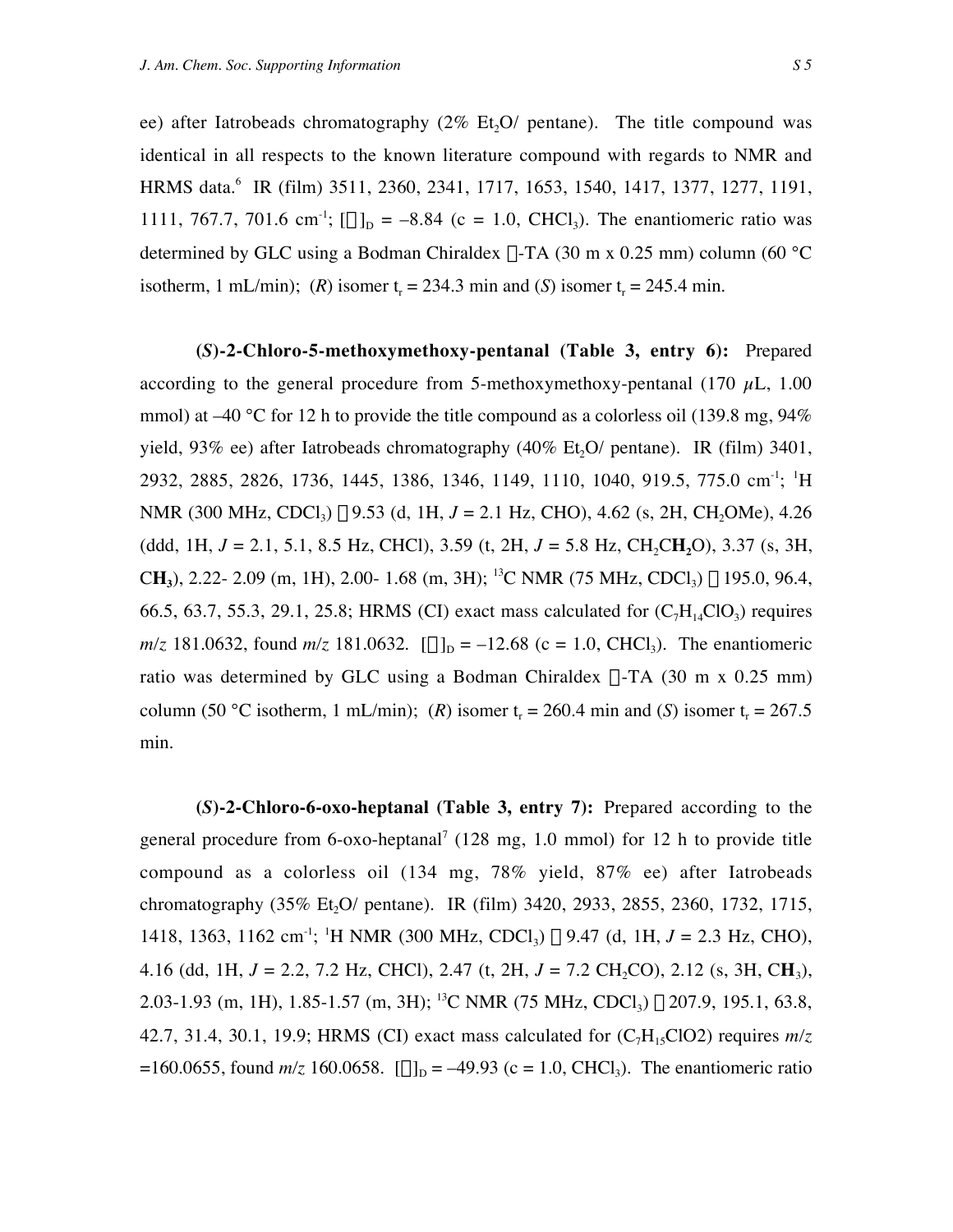was determined by GLC using a Bodman Chiraldex  $\Gamma$ -TA (30 m x 0.25 mm) column (75)  $^{\circ}$ C isotherm, 1 mL/min); (*R*) isomer t<sub>r</sub> = 144.1 min and (*S*) isomer t<sub>r</sub> = 149.3 min.

**(***R***)-2-Chloro-(***R***)-3-phenylbutyraldehyde (Equation 3):** Prepared according to the general procedure from (*S)-*3-phenylbutyraldehyde (74 mg, 0.50 mmol) for 6 h to provide the title compound as a colorless oil (65 mg, 71% yield, 7:1 *anti:syn*, 98% ee) after Iatrobeads chromatography  $(1\% \text{ Et}, O/\text{pentane})$ . IR (film) 3821 3751, 2973, 2831, 1733, 1495, 1455, 762.5, 700.0 cm<sup>-1</sup>; <sup>1</sup>H NMR (300 MHz, CDCl<sub>3</sub>)  $\delta$  9.37 (d, 1H, *J* = 3.0 Hz, CHO), 7.37-7.23 (m, 5H, ArH ), 4.29 (dd, 1H, *J*= 3.0, 6.6 CHCl), 3.47 (qd, *J* = 6.6, 7.2 Hz, 1H, CHCH<sub>3</sub>), 1.46 (d,  $J = 7.2$  Hz, 3H, CH<sub>3</sub>); <sup>13</sup>C NMR (75 MHz, CDCl<sub>3</sub>)  $\delta$ 195.2, 140.3, 129.9, 128.8, 128.5, 128.4, 127.9, 127.7, 68.7, 42.3, 18.7; HRMS (CI) exact mass calculated for  $(C_{10}H_{11}ClO)$  requires  $m/z = 182.0502$ , found  $m/z$  182.0498.  $[\alpha]_D =$  $-3.86$  (c = 1.0, CHCl<sub>3</sub>). Product ratio was determined by GLC using a Bodman Chiraldex  $\Gamma$ -TA (30 m x 0.25 mm) column (75 °C isotherm, 1 mL/min); *anti* adduct (2*R*, 3*R*) t<sub>r</sub> = 115.5 min, *syn* adduct  $(2S, 3R)$  t<sub>r</sub> = 189.2 min.

**(***S***)-2-Chloro-(***R***)-3-phenylbutyraldehyde (Equation 4):** Prepared according to the general procedure from (*S)-*3-phenylbutyraldehyde (74 mg, 0.50 mmol) for 6 h to provide pure title compound as a colorless oil (72 mg, 79% yield, 24:1 *syn:anti*, 98% ee) after Iatrobeads chromatography  $(1\% \text{ Et}_2O/\text{pentane})$ . IR (film) 3821 3751, 2973, 2831, 1733, 1495, 1455, 762.5, 700.0 cm<sup>-1</sup>; <sup>1</sup>H NMR (300 MHz, CDCl<sub>3</sub>)  $\delta$  9.37 (d, 1H, *J* = 3.0 Hz CHO), 7.37-7.23 (m, 5H, ArH ), 4.29 (dd, 1H, J = 3.0, 6.6 Hz, CHCl), 3.47 (qd, 1H, *J*  $= 6.6, 7.2$  Hz, CHCH<sub>3</sub>), 1.4 (s, 3H, CH<sub>3</sub>); <sup>13</sup>C NMR (75 MHz, CDCl<sub>3</sub>)  $\delta$ 195.2, 140.3, 129.9, 128.8, 128.5, 128.4, 127.9, 127.7, 68.7, 42.3, 18.7; HRMS (CI) exact mass calculated for  $(C_{10}H_{11}ClO)$  requires  $m/z = 182.0502$ , found  $m/z$  182.0498.  $[\alpha]_D = -2.31$  (c  $= 1.0$ , CHCl<sub>3</sub>). The enantiomeric and diastereomeric ratios were determined by GLC using a Bodman Chiraldex  $\Gamma$ -TA (30 m x 0.25 mm) column (75 °C isotherm, 1 mL/min); *syn* adduct  $(2S, 3R)$  t<sub>r</sub> = 111.8, *anti* adduct  $(2R, 3R)$  t<sub>r</sub> = 190.2 min.

## **Stereochemical Analysis**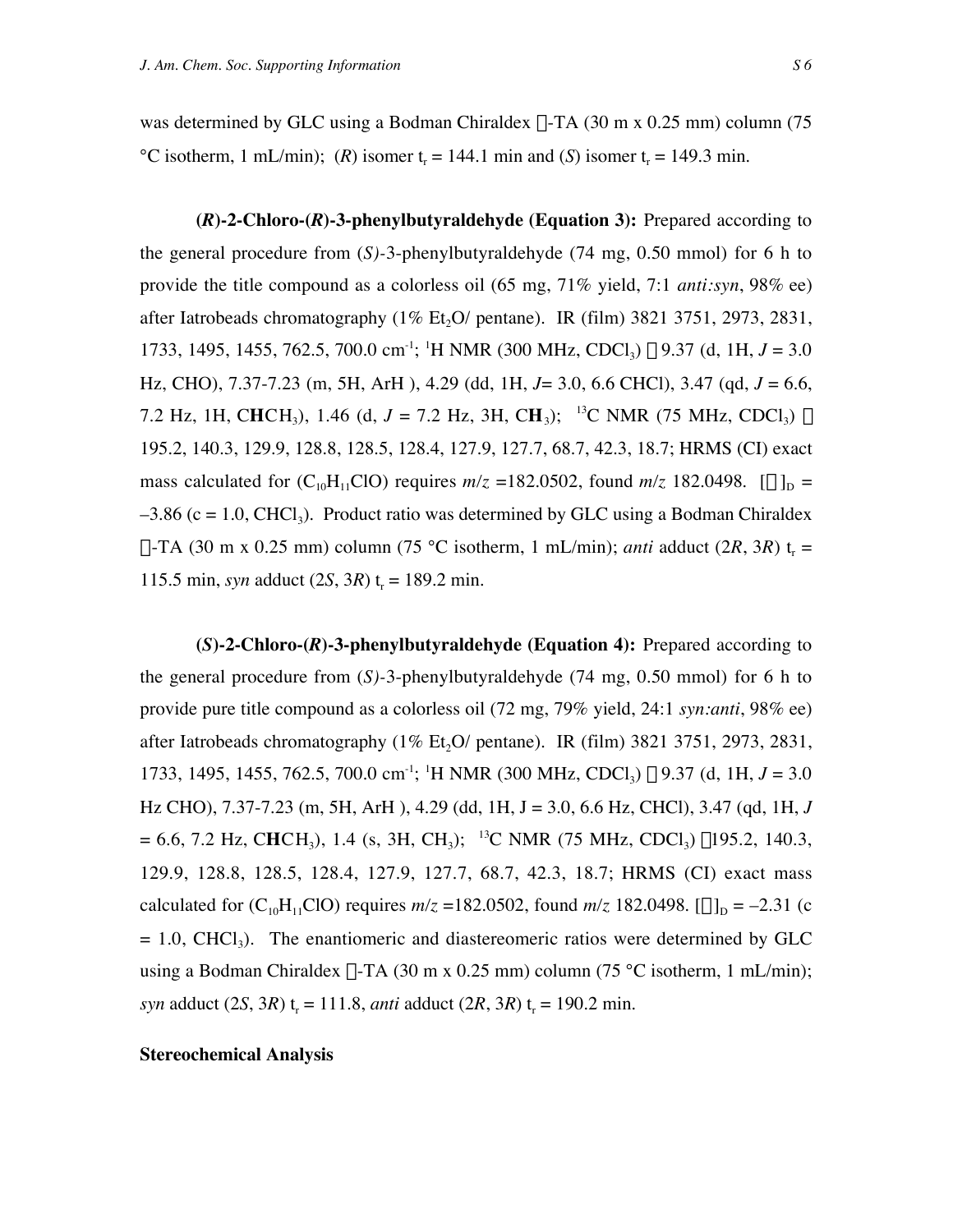**Procedure for Conversion to Epoxide:** To a solution of (*S*)-2-chloroaldehyde (0.5) mmol) in CH<sub>2</sub>Cl<sub>2</sub> (0.5 mL) and absolute ethanol (0.5 mL) was added sodium borohydride  $(0.5 \text{ mmol})$  at  $0 \text{ °C}$ . After 15 min, the resulting solution was treated with saturated aqueous NaHCO<sub>3</sub> and the mixture was extracted with CH<sub>2</sub>Cl<sub>2</sub>. The crude mixture was then concentrated *in vacuo*. The resultant yellow oil was then added to a round-bottom flask equipped with a magnetic stir bar. To the flask was added a solution of aqueous 50% KOH (2 mL) and allowed to stir at room temperature for 4 hours. At this time the resulting mixture was washed with Et<sub>2</sub>O  $(3 \times 5 \text{ mL})$  before the organics were concentrated *in vacuo*. The resulting residue was purified by silica gel chromatography  $(5\% \text{ Et}, O/\text{pentane}).$ 

**(***R***)-Benzyl oxirane:** Prepared according to the procedure for conversion to epoxide from (*S*)-2-chloro-hydrocinnamaldehyde (77 mg, 0.5 mmol) to afford the title compound as a colorless oil (37 mg, 55% yield). The title compound was identical in all respects to the known literature compound.  $[\alpha]_D = +10.1$  (c = 1.94, EtOH); reported rotation for (*S*)benzyl oxirane  $\alpha|_D = -17.3$  (c = 1.94, EtOH). <sup>8</sup>

**(***R***)-2-Hexyloxirane:** Prepared according to the procedure for conversion to epoxide from (*S*)-2-chloro-octanal (81 mg, 0.5 mmol) to afford the title compound as a colorless oil (42 mg, 66% yield). The title compound was identical in all respects to the known literature compound.  $[\alpha]_D = +6.2$  (c = 1.8, CHCl<sub>3</sub>); reported rotation for  $(R)$ -2hexyloxirane  $[\alpha]_D = +7.4$  (c = 4.5, CHCl<sub>3</sub>). <sup>9</sup>

**(***R***)-2-Cyclohexyloxirane:** Prepared according to the procedure for conversion to epoxide from (*S*)-chloro-cyclohexyl-acetaldehyde (80 mg, 0.5 mmol) to afford the title compound as a colorless oil (24 mg, 38% yield). The title compound was identical in all respects to the known literature compound.  $[\alpha]_D = -2.1$  (c = 0.88, CHCl<sub>3</sub>); reported rotation for (*S*)-2-cyclohexyloxirane  $[\alpha]_D = +2.1$  (c = 0.88, CHCl<sub>3</sub>). <sup>10</sup>

<sup>|&</sup>lt;br>|<br>1 <sup>1</sup> Perrin, D. D.; Armarego, W. L. F. *Purification of Laboratory Chemicals*; 3<sup>rd</sup> ed., Pergamon Press, Oxford, 1988.

<sup>2</sup> Still, W. C.; Kahn, M.; Mitra, A. J. *J. Org. Chem.* **1978**, *43*, 2923.

<sup>3</sup> De Mico, A.; Margarita, R.; Parlanti, L.; Vescovi, A.; Piancatelli, G. *J. Org. Chem.* **1997**, *62*, 6974.